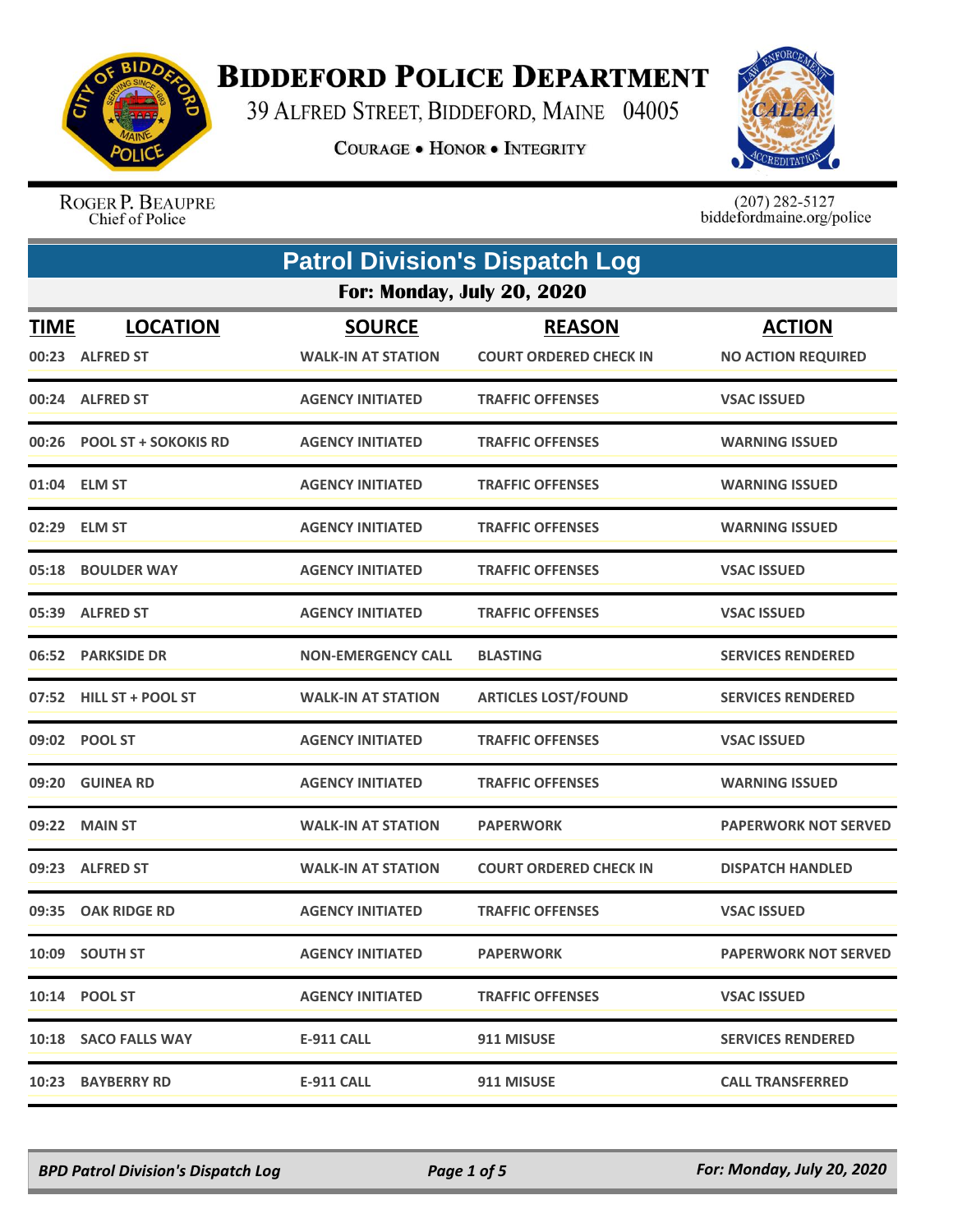| <b>TIME</b> | <b>LOCATION</b>                | <b>SOURCE</b>             | <b>REASON</b>                 | <b>ACTION</b>            |
|-------------|--------------------------------|---------------------------|-------------------------------|--------------------------|
|             | 10:23 ELM ST                   | <b>NON-EMERGENCY CALL</b> | <b>ALL OTHER</b>              | <b>REPORT TAKEN</b>      |
|             | 10:24 PINETTE AVE              | <b>E-911 CALL</b>         | 911 MISUSE                    | <b>SERVICES RENDERED</b> |
|             | 10:36 LESTER B ORCUTT BLVD     | <b>AGENCY INITIATED</b>   | <b>TRAFFIC OFFENSES</b>       | <b>VSAC ISSUED</b>       |
|             | 11:02 MILE STRETCH RD          | <b>AGENCY INITIATED</b>   | <b>TRAFFIC OFFENSES</b>       | <b>WARNING ISSUED</b>    |
|             | <b>11:03 SOUTHGATE AVE</b>     | <b>NON-EMERGENCY CALL</b> | <b>ANIMAL COMPLAINT</b>       | <b>SERVICES RENDERED</b> |
|             | <b>11:18 FORTUNES ROCKS RD</b> | <b>AGENCY INITIATED</b>   | <b>TRAFFIC OFFENSES</b>       | <b>VSAC ISSUED</b>       |
|             | 11:29 ALFRED ST                | <b>NON-EMERGENCY CALL</b> | <b>FRAUD / SCAM</b>           | <b>REPORT TAKEN</b>      |
|             | 11:44 WEST ST                  | <b>AGENCY INITIATED</b>   | <b>TRAFFIC OFFENSES</b>       | <b>VSAC ISSUED</b>       |
|             | 11:52 MAINE TPKE               | <b>E-911 CALL</b>         | 911 MISUSE                    | <b>DISPATCH HANDLED</b>  |
|             | 11:53 ALFRED ST                | <b>WALK-IN AT STATION</b> | <b>COURT ORDERED CHECK IN</b> | <b>CALL TRANSFERRED</b>  |
|             | 12:02 POOL ST + OAK RIDGE RD   | <b>NON-EMERGENCY CALL</b> | <b>CRIMINAL MISCHIEF</b>      | <b>REPORT TAKEN</b>      |
|             | <b>12:07 HILL ST</b>           | <b>WALK-IN AT STATION</b> | <b>PAPERWORK</b>              | <b>CIVIL COMPLAINT</b>   |
|             | 12:10 POOL ST                  | <b>AGENCY INITIATED</b>   | <b>TRAFFIC OFFENSES</b>       | <b>VSAC ISSUED</b>       |
|             | 12:36 HILL ST                  | <b>AGENCY INITIATED</b>   | <b>TRAFFIC OFFENSES</b>       | <b>VSAC ISSUED</b>       |
|             | 12:40 ALFRED ST                | <b>WALK-IN AT STATION</b> | <b>PAPERWORK</b>              | <b>PAPERWORK SERVED</b>  |
|             | 12:41 BEACH HOUSE LN           | <b>E-911 CALL</b>         | 911 MISUSE                    | <b>FALSE ALARM</b>       |
|             | 12:49 ALFRED ST                | <b>NON-EMERGENCY CALL</b> | <b>ARTICLES LOST/FOUND</b>    | <b>DISPATCH HANDLED</b>  |
|             | <b>12:50 HILL ST</b>           | <b>AGENCY INITIATED</b>   | <b>TRAFFIC OFFENSES</b>       | <b>WARNING ISSUED</b>    |
|             | 12:55 QUIMBY ST                | <b>NON-EMERGENCY CALL</b> | <b>MESSAGE DELIVERY</b>       | <b>SERVICES RENDERED</b> |
|             | 13:01 HILL ST                  | <b>AGENCY INITIATED</b>   | <b>TRAFFIC OFFENSES</b>       | <b>WARNING ISSUED</b>    |
|             | 13:05 PEARL ST                 | <b>E-911 CALL</b>         | 911 MISUSE                    | <b>NEGATIVE CONTACT</b>  |
|             | 13:08 HILL ST                  | <b>AGENCY INITIATED</b>   | <b>TRAFFIC OFFENSES</b>       | <b>WARNING ISSUED</b>    |
|             | 13:08 CENTER ST                | <b>E-911 CALL</b>         | 911 MISUSE                    | <b>NEGATIVE CONTACT</b>  |
|             | 13:13 WESTERN AVE              | <b>E-911 CALL</b>         | 911 MISUSE                    | <b>DISPATCH HANDLED</b>  |
|             | 13:16 HILL ST + TIGER WAY      | <b>AGENCY INITIATED</b>   | <b>TRAFFIC OFFENSES</b>       | <b>WARNING ISSUED</b>    |

*BPD Patrol Division's Dispatch Log Page 2 of 5 For: Monday, July 20, 2020*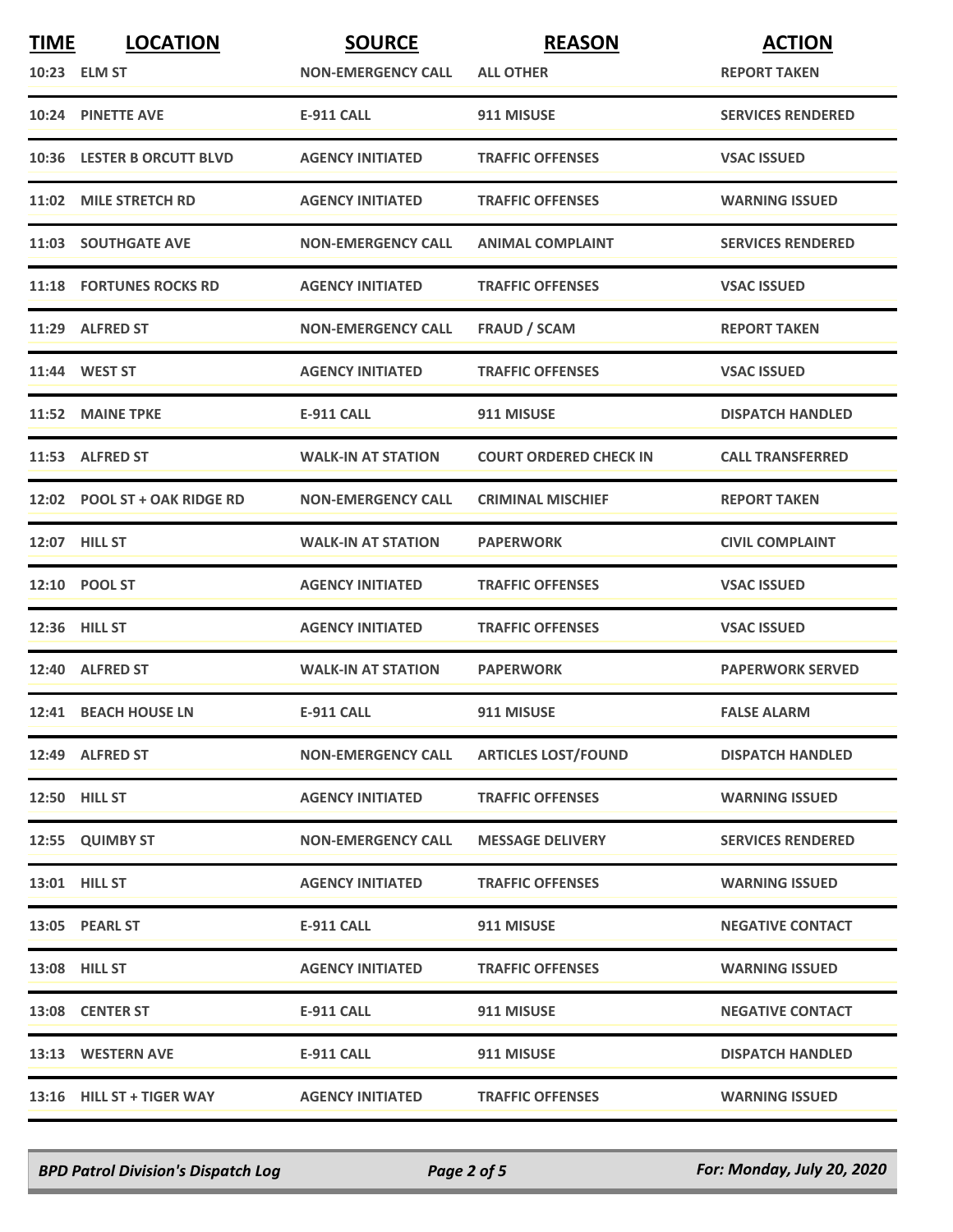| <b>LOCATION</b>                                                                                                                                                | <b>SOURCE</b><br><b>NON-EMERGENCY CALL</b>                                                                                                                                                                                                                                                                                                                                                                                                                                                                                                   | <b>REASON</b><br><b>THEFT</b>                                                     | <b>ACTION</b><br><b>SERVICES RENDERED</b>                         |  |
|----------------------------------------------------------------------------------------------------------------------------------------------------------------|----------------------------------------------------------------------------------------------------------------------------------------------------------------------------------------------------------------------------------------------------------------------------------------------------------------------------------------------------------------------------------------------------------------------------------------------------------------------------------------------------------------------------------------------|-----------------------------------------------------------------------------------|-------------------------------------------------------------------|--|
|                                                                                                                                                                | <b>AGENCY INITIATED</b>                                                                                                                                                                                                                                                                                                                                                                                                                                                                                                                      | <b>TRAFFIC OFFENSES</b>                                                           | <b>WARNING ISSUED</b>                                             |  |
|                                                                                                                                                                | <b>AGENCY INITIATED</b>                                                                                                                                                                                                                                                                                                                                                                                                                                                                                                                      | <b>TRAFFIC OFFENSES</b>                                                           | <b>WARNING ISSUED</b>                                             |  |
|                                                                                                                                                                | <b>AGENCY INITIATED</b>                                                                                                                                                                                                                                                                                                                                                                                                                                                                                                                      | <b>PAPERWORK</b>                                                                  | <b>PAPERWORK SERVED</b>                                           |  |
|                                                                                                                                                                |                                                                                                                                                                                                                                                                                                                                                                                                                                                                                                                                              |                                                                                   |                                                                   |  |
|                                                                                                                                                                | <b>NON-EMERGENCY CALL</b>                                                                                                                                                                                                                                                                                                                                                                                                                                                                                                                    | <b>MEDICAL W/ ASSIST</b>                                                          | <b>TRANSPORT TO HOSPITAL</b>                                      |  |
|                                                                                                                                                                | <b>AGENCY INITIATED</b>                                                                                                                                                                                                                                                                                                                                                                                                                                                                                                                      | <b>TRAFFIC OFFENSES</b>                                                           | <b>VSAC ISSUED</b>                                                |  |
|                                                                                                                                                                | <b>AGENCY INITIATED</b>                                                                                                                                                                                                                                                                                                                                                                                                                                                                                                                      | <b>TRAFFIC OFFENSES</b>                                                           | <b>WARNING ISSUED</b>                                             |  |
|                                                                                                                                                                | <b>E-911 CALL</b>                                                                                                                                                                                                                                                                                                                                                                                                                                                                                                                            | <b>MISSING PERSON</b>                                                             | <b>REPORT TAKEN</b>                                               |  |
|                                                                                                                                                                | <b>AGENCY INITIATED</b>                                                                                                                                                                                                                                                                                                                                                                                                                                                                                                                      | <b>TRAFFIC OFFENSES</b>                                                           | <b>WARNING ISSUED</b>                                             |  |
|                                                                                                                                                                | <b>AGENCY INITIATED</b>                                                                                                                                                                                                                                                                                                                                                                                                                                                                                                                      | <b>TRAFFIC OFFENSES</b>                                                           | <b>WARNING ISSUED</b>                                             |  |
|                                                                                                                                                                | <b>AGENCY INITIATED</b>                                                                                                                                                                                                                                                                                                                                                                                                                                                                                                                      | <b>TRAFFIC OFFENSES</b>                                                           | <b>WARNING ISSUED</b>                                             |  |
|                                                                                                                                                                | <b>AGENCY INITIATED</b>                                                                                                                                                                                                                                                                                                                                                                                                                                                                                                                      | <b>TRAFFIC OFFENSES</b>                                                           | <b>VSAC ISSUED</b>                                                |  |
|                                                                                                                                                                | <b>AGENCY INITIATED</b>                                                                                                                                                                                                                                                                                                                                                                                                                                                                                                                      | <b>TRAFFIC OFFENSES</b>                                                           | <b>WARNING ISSUED</b>                                             |  |
|                                                                                                                                                                | <b>AGENCY INITIATED</b>                                                                                                                                                                                                                                                                                                                                                                                                                                                                                                                      | <b>TRAFFIC OFFENSES</b>                                                           | <b>WARNING ISSUED</b>                                             |  |
|                                                                                                                                                                | <b>AGENCY INITIATED</b>                                                                                                                                                                                                                                                                                                                                                                                                                                                                                                                      | <b>TRAFFIC OFFENSES</b>                                                           | <b>WARNING ISSUED</b>                                             |  |
|                                                                                                                                                                | <b>NON-EMERGENCY CALL</b>                                                                                                                                                                                                                                                                                                                                                                                                                                                                                                                    | <b>WARRANT ARREST</b>                                                             | <b>ARREST(S) MADE</b>                                             |  |
| OFFENDER: KAYLA ANN GAGNE  AGE: 33  RESIDENT OF: BIDDEFORD, ME<br><b>CHARGE: WARRANT ARREST</b><br>CHARGE: POSSESSION OF DRUG PARAPHERNALIA WITH INTENT TO USE |                                                                                                                                                                                                                                                                                                                                                                                                                                                                                                                                              |                                                                                   |                                                                   |  |
|                                                                                                                                                                | <b>AGENCY INITIATED</b>                                                                                                                                                                                                                                                                                                                                                                                                                                                                                                                      | <b>TRAFFIC OFFENSES</b>                                                           | <b>VSAC ISSUED</b>                                                |  |
|                                                                                                                                                                | <b>E-911 CALL</b>                                                                                                                                                                                                                                                                                                                                                                                                                                                                                                                            | 911 MISUSE                                                                        | <b>NEGATIVE CONTACT</b>                                           |  |
|                                                                                                                                                                | <b>AGENCY INITIATED</b>                                                                                                                                                                                                                                                                                                                                                                                                                                                                                                                      | <b>TRAFFIC OFFENSES</b>                                                           | <b>VSAC ISSUED</b>                                                |  |
|                                                                                                                                                                | <b>AGENCY INITIATED</b>                                                                                                                                                                                                                                                                                                                                                                                                                                                                                                                      | <b>TRAFFIC OFFENSES</b>                                                           | <b>WARNING ISSUED</b>                                             |  |
|                                                                                                                                                                | <b>AGENCY INITIATED</b>                                                                                                                                                                                                                                                                                                                                                                                                                                                                                                                      | <b>TRAFFIC OFFENSES</b>                                                           | <b>WARNING ISSUED</b>                                             |  |
|                                                                                                                                                                | <b>NON-EMERGENCY CALL</b>                                                                                                                                                                                                                                                                                                                                                                                                                                                                                                                    | <b>ARTICLES LOST/FOUND</b>                                                        | <b>SERVICES RENDERED</b>                                          |  |
|                                                                                                                                                                | <b>TIME</b><br>13:18 ELM ST<br>13:21 HILL ST + TIGER WAY<br>13:34 MAY ST<br>13:35 JEFFERSON ST + CENTER ST<br>13:36 SOUTH ST + GLENVIEW DR<br>13:38 POOL ST<br>13:43 MAY ST<br>13:45 PIERSONS LN<br>13:53 POOL ST<br>14:01 POOL ST<br>14:03 MAY ST<br>14:12 SOUTH ST + DEARBORN AVE<br>14:24 SOUTH ST + WESTMORE AVE<br>14:35 MAPLEWOOD AVE + SOUTH ST<br>14:45 SOUTH ST<br>14:45 POOL ST<br>14:52 SOUTH ST + PAQUIN AVE<br>15:12 LESTER B ORCUTT BLVD<br>15:13 HILL ST<br>15:24 WEST ST<br>15:33 PROSPECT ST + WEST ST<br>15:36 MARINER WAY | <b>CHARGE: CRIMINAL TRESPASS</b><br><b>CHARGE: VIOLATING CONDITION OF RELEASE</b> | OFFENDER: LAWRENCE R COUTURE  AGE: 61  RESIDENT OF: BIDDEFORD, ME |  |

*BPD Patrol Division's Dispatch Log Page 3 of 5 For: Monday, July 20, 2020*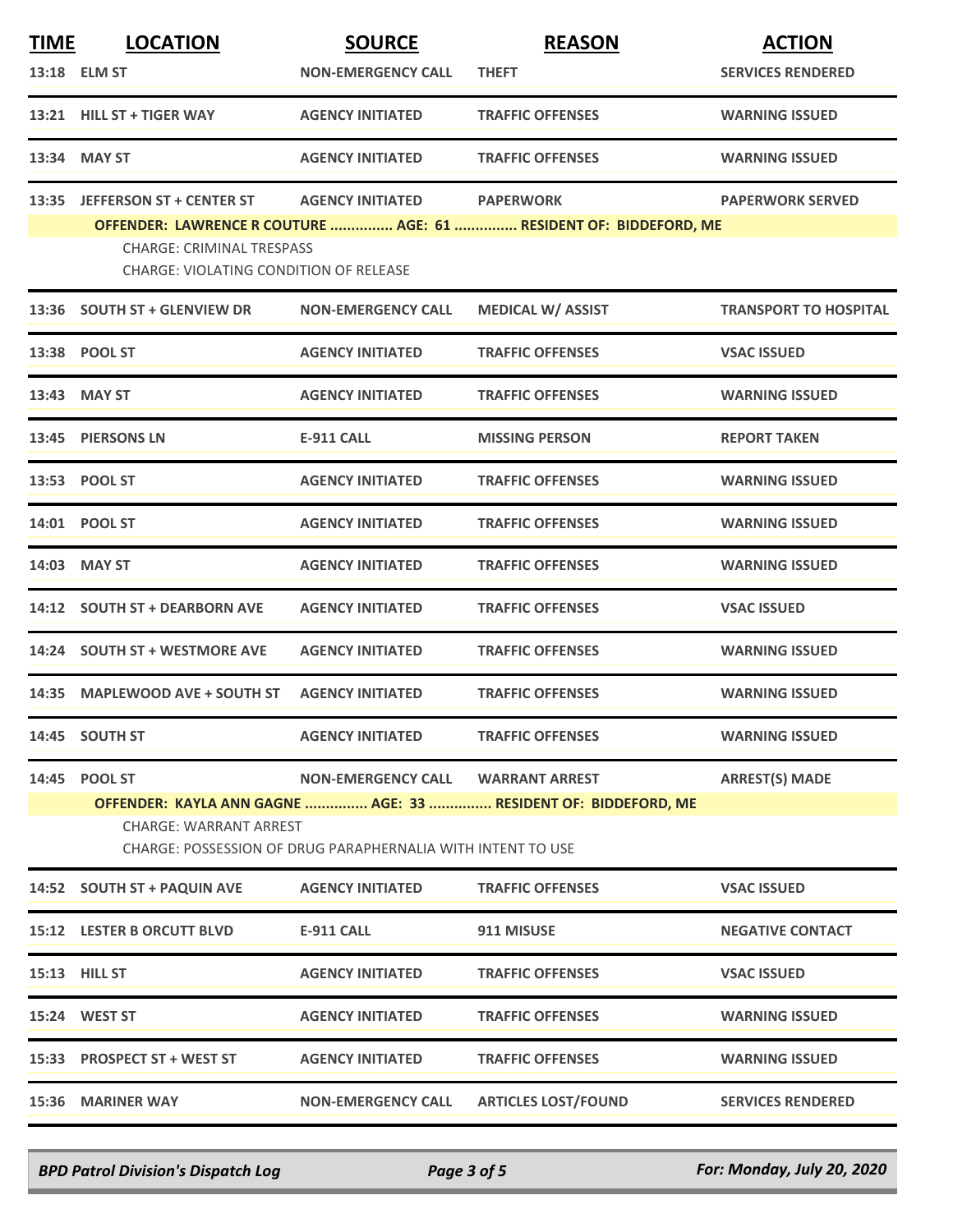| <b>TIME</b> | <b>LOCATION</b>                | <b>SOURCE</b>             | <b>REASON</b>                          | <b>ACTION</b>             |
|-------------|--------------------------------|---------------------------|----------------------------------------|---------------------------|
|             | 15:40 WEST ST + GRANITE ST     | <b>AGENCY INITIATED</b>   | <b>TRAFFIC OFFENSES</b>                | <b>WARNING ISSUED</b>     |
|             | 15:46 ALFRED ST                | <b>NON-EMERGENCY CALL</b> | <b>CIVIL COMPLAINT</b>                 | <b>CIVIL COMPLAINT</b>    |
|             | 15:53 WEST ST + GRANITE ST     | <b>AGENCY INITIATED</b>   | <b>TRAFFIC OFFENSES</b>                | <b>WARNING ISSUED</b>     |
|             | 15:54 PEARL ST                 | <b>E-911 CALL</b>         | 911 MISUSE                             | <b>NEGATIVE CONTACT</b>   |
|             | 15:57 WEST ST + MARION AVE     | <b>AGENCY INITIATED</b>   | <b>TRAFFIC OFFENSES</b>                | <b>WARNING ISSUED</b>     |
|             | 16:07 WEST ST + MARION AVE     | <b>AGENCY INITIATED</b>   | <b>TRAFFIC OFFENSES</b>                | <b>VSAC ISSUED</b>        |
|             | 16:08 GEORGE ST                | <b>WALK-IN AT STATION</b> | <b>HARASSMENT</b>                      | <b>UNFOUNDED</b>          |
|             | 16:12 SOUTH ST                 | <b>NON-EMERGENCY CALL</b> | <b>SHOPLIFTING</b>                     | <b>REPORT TAKEN</b>       |
|             | 16:19 SOUTH ST                 | <b>NON-EMERGENCY CALL</b> | <b>CIVIL COMPLAINT</b>                 | <b>CIVIL COMPLAINT</b>    |
|             | <b>16:20 FORTUNES ROCKS RD</b> | <b>AGENCY INITIATED</b>   | <b>DRINKING IN PUBLIC</b>              | <b>SERVICES RENDERED</b>  |
|             | 16:34 SOUTH ST                 | <b>NON-EMERGENCY CALL</b> | <b>RADIO PROBLEM</b>                   | <b>SERVICES RENDERED</b>  |
|             | 17:15 BOULDER WAY              | <b>NON-EMERGENCY CALL</b> | <b>DEATH ATTENDED &amp; UNATTENDED</b> | <b>REPORT TAKEN</b>       |
|             | 17:36 BOULDER WAY              | <b>E-911 CALL</b>         | 911 MISUSE                             | <b>NO ACTION REQUIRED</b> |
|             | 17:40 MAIN ST                  | <b>AGENCY INITIATED</b>   | <b>CRIM THREAT / TERRORIZING</b>       | <b>REPORT TAKEN</b>       |
|             | <b>19:13 PIKE ST</b>           | <b>NON-EMERGENCY CALL</b> | <b>TRESPASSING</b>                     | <b>SERVICES RENDERED</b>  |
|             | 19:45 ELM ST                   | <b>NON-EMERGENCY CALL</b> | <b>SUSPICION</b>                       | <b>GONE ON ARRIVAL</b>    |
|             | 19:45 SULLIVAN ST              | <b>NON-EMERGENCY CALL</b> | <b>DISTURBANCE / NOISE</b>             | <b>SERVICES RENDERED</b>  |
|             | 19:58 WEST ST                  | E-911 CALL                | <b>MENTAL ILLNESS CASES</b>            | <b>SERVICES RENDERED</b>  |
|             | 20:00 WEST ST                  | <b>NON-EMERGENCY CALL</b> | <b>MENTAL ILLNESS CASES</b>            | <b>REPORT TAKEN</b>       |
|             | <b>20:24 THATCHER BROOK LN</b> | <b>NON-EMERGENCY CALL</b> | <b>ANIMAL COMPLAINT</b>                | <b>REPORT TAKEN</b>       |
|             | 20:43 ALFRED ST                | <b>NON-EMERGENCY CALL</b> | <b>ASSIST OTHER AGENCY</b>             | <b>SERVICES RENDERED</b>  |
|             | 20:45 POOL ST                  | <b>E-911 CALL</b>         | <b>DOMESTIC COMPLAINTS</b>             | <b>REPORT TAKEN</b>       |
|             | <b>20:58 HILL ST</b>           | <b>NON-EMERGENCY CALL</b> | <b>CRIMINAL MISCHIEF</b>               | <b>REPORT TAKEN</b>       |
|             | 22:04 ELM ST                   | <b>NON-EMERGENCY CALL</b> | <b>CRIMINAL MISCHIEF</b>               | <b>NEGATIVE CONTACT</b>   |
|             | 23:06 CRESCENT ST              | <b>E-911 CALL</b>         | 911 MISUSE                             | <b>SERVICES RENDERED</b>  |

*BPD Patrol Division's Dispatch Log Page 4 of 5 For: Monday, July 20, 2020*